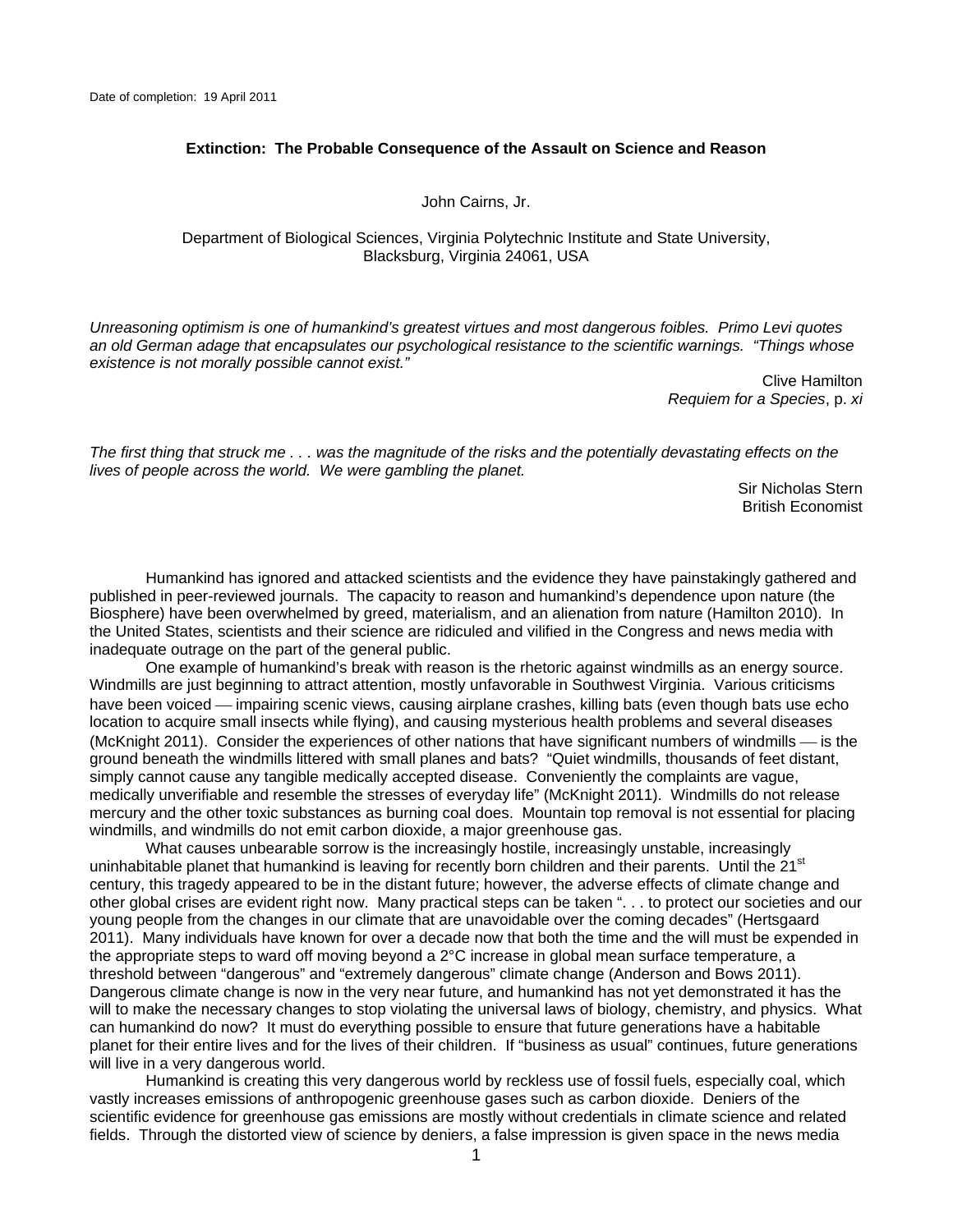that the issue of climate change is still in doubt. However, vast numbers of credentialed scientists have shown that humans are a major factor in climate change. Scientific literacy must be increased to ensure scientifically sound policy decisions.

 The fundamental question on climate change and the seven other global crises (Cairns 2010) is: "Is humankind willing to change its behavior to prevent *Homo sapiens* from becoming extinct?" Action, not words, will provide the answer to this question. Calling a lifestyle "sustainable" when it is not does not fool Mother Nature. Mother Nature is the final judge on extinction and is not influenced by international conferences on climate change, which have meager impact on global climate except to increase humankind's carbon footprint with plane travel to attend the conference.

 To live sustainably, humankind's wastes (output) must be resources (input) for some species, as is the case in natural systems. At present, humankind's ecological overshoot (using resources faster than the Biosphere can regenerate them) is a practice that clearly cannot continue indefinitely. Ecological overshoot is a certain path to extinction, although people do not want to face this reality. The frightening aspect of the survival crisis is that humans could do a great deal to reduce the risks of extinction if they had the political will to change group and individual behavior.

 "Of the many moral conundrums presented by climate change, the issue's intergenerational nature is perhaps trickiest to sort out. It boils down to this: We benefit mightily from burning cheap coal and will shoulder most of the expense associated with switching the global economy to low-carbon fuel sources. But our grandchildren and great-grandchildren will pay the price for our profligate energy ways and will reap the majority of the benefits of our shift to cleaner-burning fuels" (Heller and Fischer 2011). The issue cannot be treated as a primarily economic decision. The moral/ethic decision is the certainty of increasing the risk of extinction of *Homo sapiens*! Investing the money saved by delaying the switch to non-carbon energy sources to benefit our great-grandchildren is only valid if they survive to spend the inheritance.

 "Preliminary analysis suggests impacts from climate change could run twice as high as previous estimates, potentially giving regulators more firepower to justify emissions–cutting regulations. . . . Last year the Obama administration pegged the average impact of greenhouse gas emissions at \$21 per ton of carbon dioxide (CO<sub>2</sub>) emitted, based on its analysis of three widely used models" (Fischer and Heller 2011). However, these estimates do not factor in the probable loss of the present Biosphere or crossing the threshold from dangerous to extremely dangerous. In short, the worst case scenarios are far from being worst case.

 The huge problem with economic models is that they treat the universal laws of nature as if they were externalities. In economics, an externality is a cost or benefit not transmitted through prices or the cost or benefits of a transaction to parties who do not directly participate in it. For example, burning coal produces more greenhouse gas emissions per unit of energy produced than either petroleum or natural gas. Atmospheric carbon dioxide and other greenhouse gases determine Earth's climate. Climate change, at present, is diminishing agricultural productivity and raises food prices, which has a disproportionate effect upon the world's poor. These factors are not included in the cost of energy produced with coal. "The consequences of this food crisis go far beyond economics. After all, the big question about uprisings against corrupt and oppressive regimes in the Middle East isn't so much why they're happening as why they're happening now. And there's little question that sky-high food prices have been an important trigger for popular rage" (Krugman 2011). Of course, the usual "blame game" is occurring on the cause of higher food prices, "But the evidence tells a different, much more ominous story. While several factors have contributed to soaring food prices, what really stands out is the extent to which severe weather events have disrupted agricultural production" (Krugman 2011). And what causes weather? Natural laws cause climate change. Any human policy that ignores universal laws will fail, and the consequences will be increased human suffering and death.

Another consequence of ignoring the universal laws of nature is failed states:

Failed states have made a remarkable odyssey from the periphery to the center of *global politics . . . Among the top 20 countries on the 2010 Failed States List, all but a few are losing the race between food production and population growth . . . After a point, as rapid population growth, deteriorating environmental support systems, and poverty reinforce each other, the resulting instability makes it difficult to attract investment from abroad. Even public assistance programs from donor countries are sometimes phased out as the security breakdown threatens the lives of aid workers*  (Brown 2011).

 The World Wide Fund for Nature's Energy Report (Energy Report 2011) states: "The world needs to transition from its current unsustainable energy paradigm to a future powered by entirely renewable energy supply. . . . The world can no longer afford to hang on to its old energy paradigm, and its dangerous